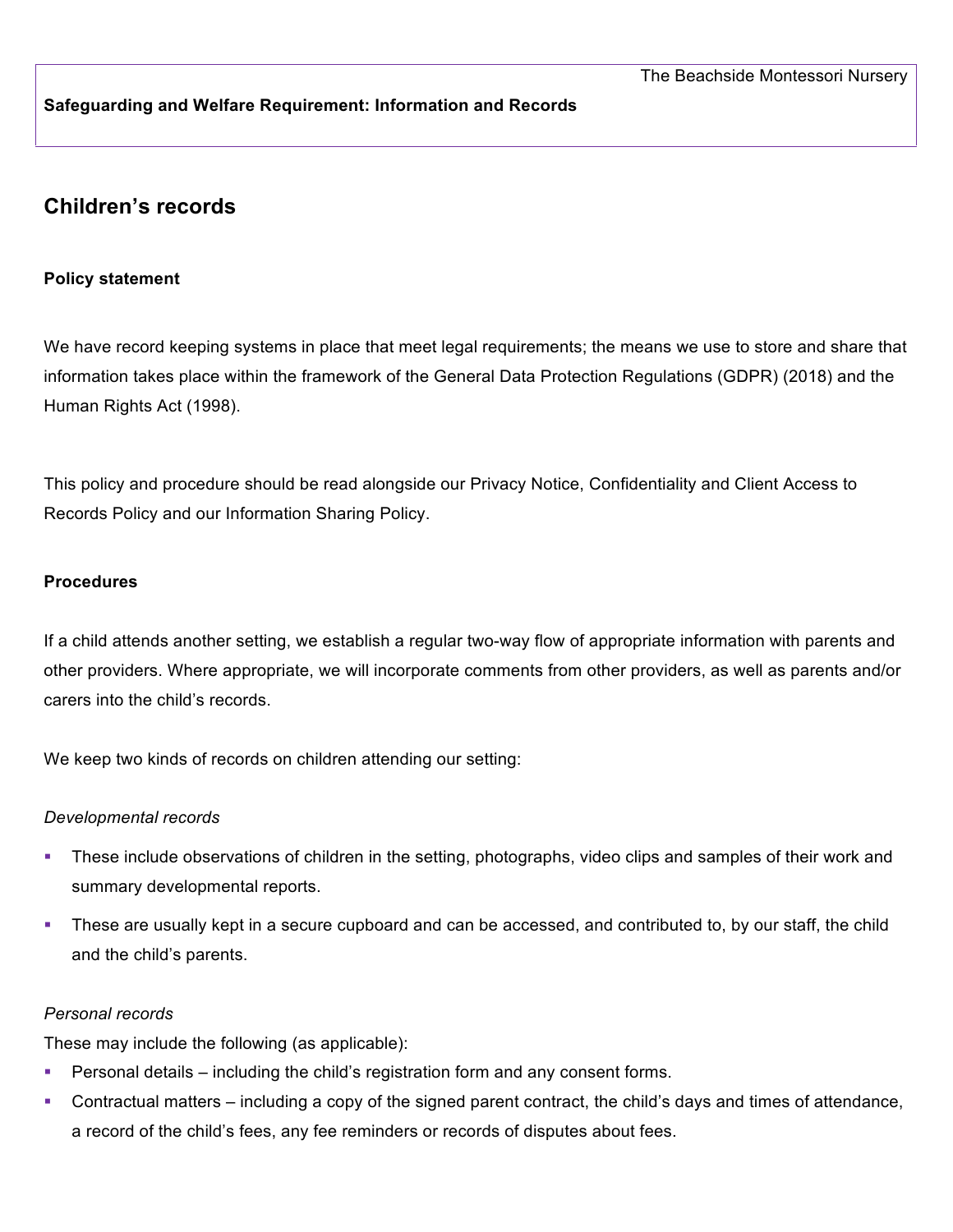- Child's development, health and well-being including a summary only of the child's EYFS profile report, a record of discussions about every day matters about the child's development health and well-bring with the parent.
- Early Support including any additional focussed intervention provided by our setting (e.g. support for behaviour, language or development that needs an SEN action plan) and records of any meetings held.
- § Welfare and child protection concerns including records of all welfare and protection concerns, and our resulting action, meetings and telephone conversations about the child, an Education, Health and Care Plan and any information regarding a Looked After Child.
- § Correspondence and Reports including a copy of the child's 2 Year Old Progress Check (as applicable), all letters and emails to and from other agencies and any confidential reports from other agencies.
- § These confidential records are stored in a lockable file or cabinet, which is always locked when not in use and which our manager keeps secure in an office or other suitably safe place.
- We read any correspondence in relation to a child, note any actions and file it immediately
- § We ensure that access to children's files is restricted to those authorised to see them and make entries in them, this being our manager, deputy or designated person for child protection, the child's key person, or other staff as authorised by our manager.
- We may be required to hand children's personal files to Ofsted as part of an inspection or investigation process; or to local authority staff conducting a S11 audit, as long as authorisation is seen. We ensure that children's personal files are not handed over to anyone else to look at.
- Parents have access, in accordance with our Privacy Notice, Confidentiality and Client Access to Records Policy, to the files and records of their own children, but do not have access to information about any other child.
- § Our staff will not discuss personal information given by parents with other members of staff, except where it affects planning for the child's needs. Our staff induction programme includes an awareness of the importance of confidentiality in the role of the key person.
- § We retain children's records for three years after they have left the setting; except records that relate to an accident or child protection matter, which are kept until a child reaches the age of 21 years or 24 years respectively. These are kept in a secure place.

# *Archiving children's files*

- When a child leaves our setting, we remove all paper documents from the child's personal file and place them in a robust envelope, with the child's name and date of birth on the front and the date they left. We seal this and place it in an archive box, stored in a safe place (i.e. a locked cabinet) for three years. After three years it is destroyed.
- **•** If data is kept electronically it is encrypted and stored as above.
- § Where there were s.47 child protection investigations, we mark the envelope with a star and archive it for 25 years.
- We store financial information according to ourfinance procedures.